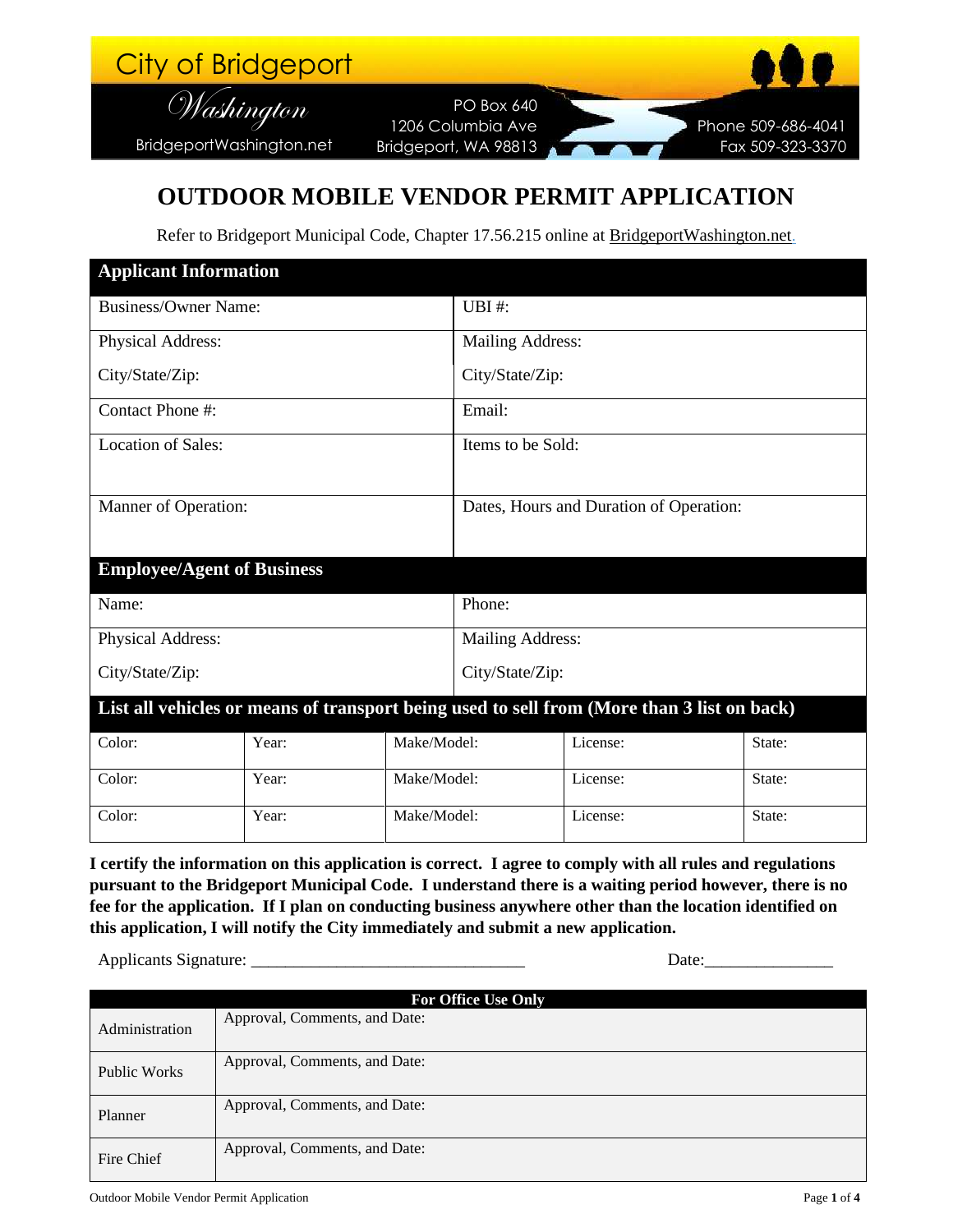### **CHECKLIST**

# **Outdoor Mobile Vendor Permit Application**

Use Checklist to ensure application is **COMPLETE**. Application will not be accepted if incomplete.

| Mobile Vendor Application form is filled out with NO BLANKS.                                                                                                                                                                        |
|-------------------------------------------------------------------------------------------------------------------------------------------------------------------------------------------------------------------------------------|
| Site meets requirements listed in BMC Title 17 Zoning.                                                                                                                                                                              |
| Scaled site plan of location depicting area to be occupied, parking area and the number of<br>parking spaces allotted, driveways identified, location of existing buildings and their use, and<br>setbacks applicable to the lot.   |
| Scaled site plan depicting how water, sewer, stormwater, and grease disposal will be handled.                                                                                                                                       |
| Written plan for fire safety and proposed lighting.                                                                                                                                                                                 |
| Affidavit completed by property owner allowing use of their property and approving the<br>accuracy of the site plan.                                                                                                                |
| Copy of Master Business License from Washington State Department of Revenue including<br>City of Bridgeport endorsement per BMC Title 5 Business Licenses.                                                                          |
| Copy of the Chelan/Douglas Health District permit for this application.                                                                                                                                                             |
| Copy of permit for LPG tanks and piping installation from City Fire Chief                                                                                                                                                           |
| Copy of Washington State Department of Labor and Industries permit if using electricity                                                                                                                                             |
| Proof that any structure or accessory structure used shall be in compliance with Bridgeport<br>Municipal Code: Title 5 - Business Licenses, Taxes and Regulations; Title 15 - Buildings<br>and Construction; and Title 17 - Zoning. |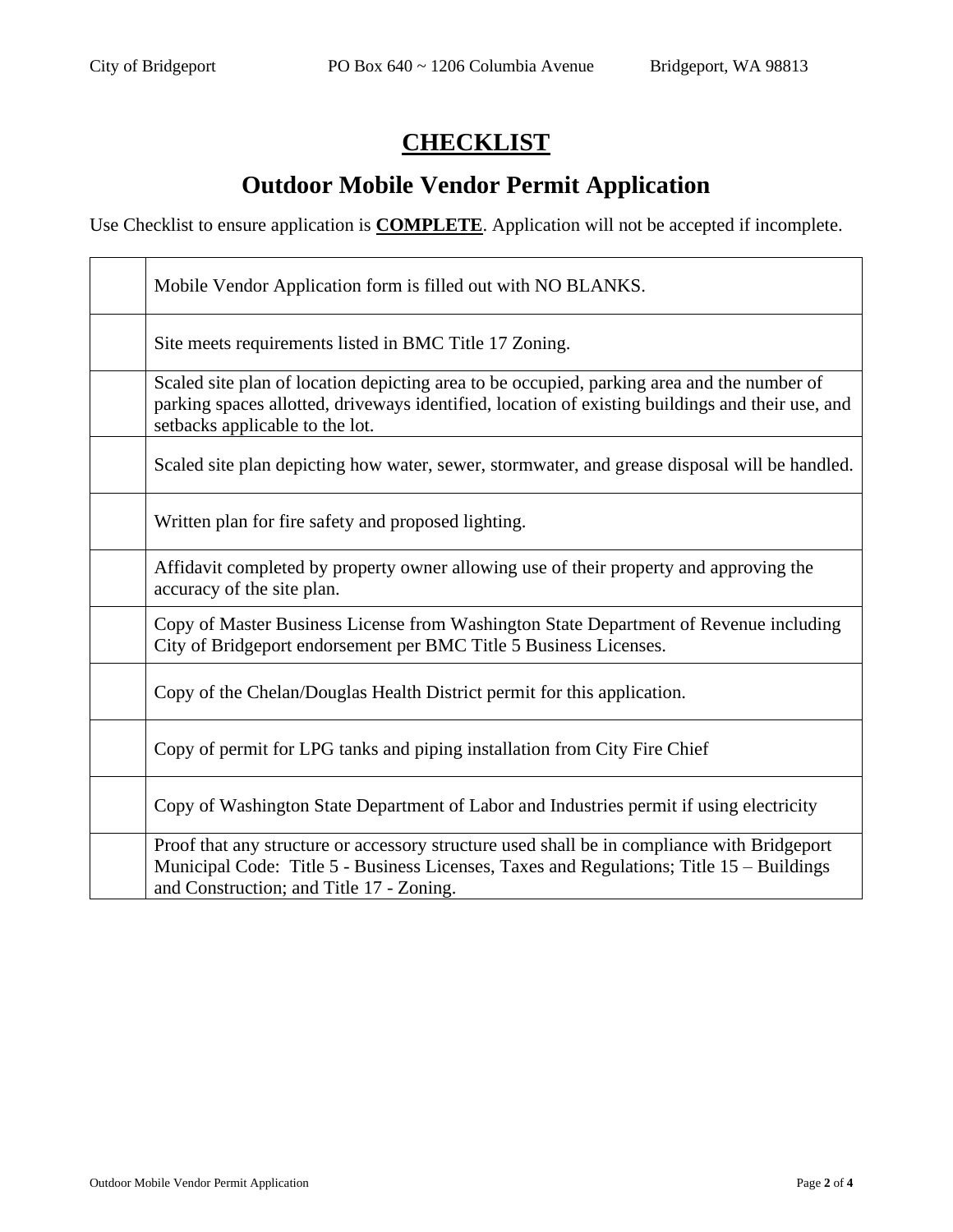#### **DEVELOPMENT STANDARDS**

### **Outdoor Mobile Vendor Permit Application**

- 1. Shall not conduct business so as to violate any ordinances of the city, including those regulating traffic and rights-of-way, as now in effect or hereafter amended.
- 2. Shall not be located in such a manner as to cause a traffic hazard.
- 3. Shall not obstruct or cause to be obstructed the passage of a sidewalk, street, avenue, alley or any other public place by causing people to congregate at or near the place where services are being sold or offered for sale.
- 4. Are prohibited from occupying required parking spaces and vehicular traffic areas of existing businesses.
- 5. Employees must have access to sanitary facilities during working hours. If such facilities are to be provided by an adjoining use, the written, signed and notarized approval of the landowner is required.
- 6. All outdoor mobile vendors operations related to cooking, sale of goods, displays, and other portions of the operation outside of seating, landscaping, and singular display of goods, menus, and signage attached to the stand shall take place from within the enclosed mobile vending unit.
- 7. Shall provide garbage receptacles for customer use and provide for appropriate waste disposal.
- 8. All outdoor mobile vendors shall be maintained in a neat and orderly condition and manner, free of debris and litter.
- 9. Outdoor mobile vendors, including any outdoor or covered seating shall occupy an area no larger than four hundred square feet. The size of an outdoor mobile vendor shall be counted as part of the lot coverage for the specific lot/parcel. If more than one outdoor mobile vendor is permitted per lot/parcel, then the total square footage is reduced to two hundred fifty square feet per outdoor mobile vendor.
- 10. At the conclusion of business activities at a given location, the vendor shall clean all areas surrounding his or her commercial stand of all debris, trash and litter generated by the vendor's business activities.
- 11. All advertising shall be placed via wall standards and be placed on the commercial stand. Wall sign regulations shall follow those of the underlying zoning district in relation to the size of the commercial stand; one sandwich board sign no larger than twenty-four inches by thirty-six inches shall be allowed providing its location is approved by the public works director.
- 12. All outdoor mobile vendors shall provide off-street parking spaces in compliance with regulations for the zoning district where located, plus sufficient stacking for six vehicles for vendors with a drive-through component.